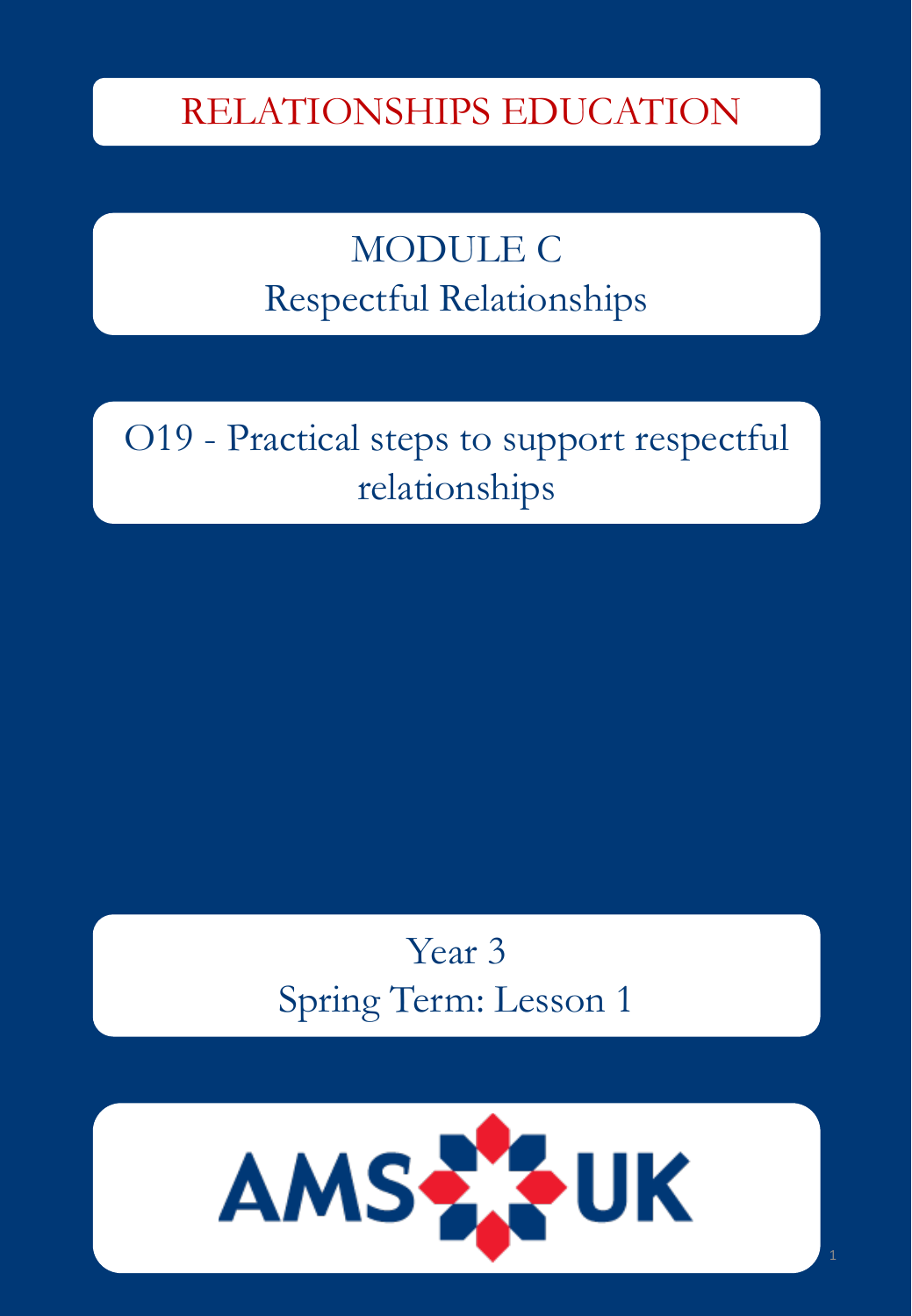# Lesson Overview

**Lesson 1**: Practical steps to support respectful relationships



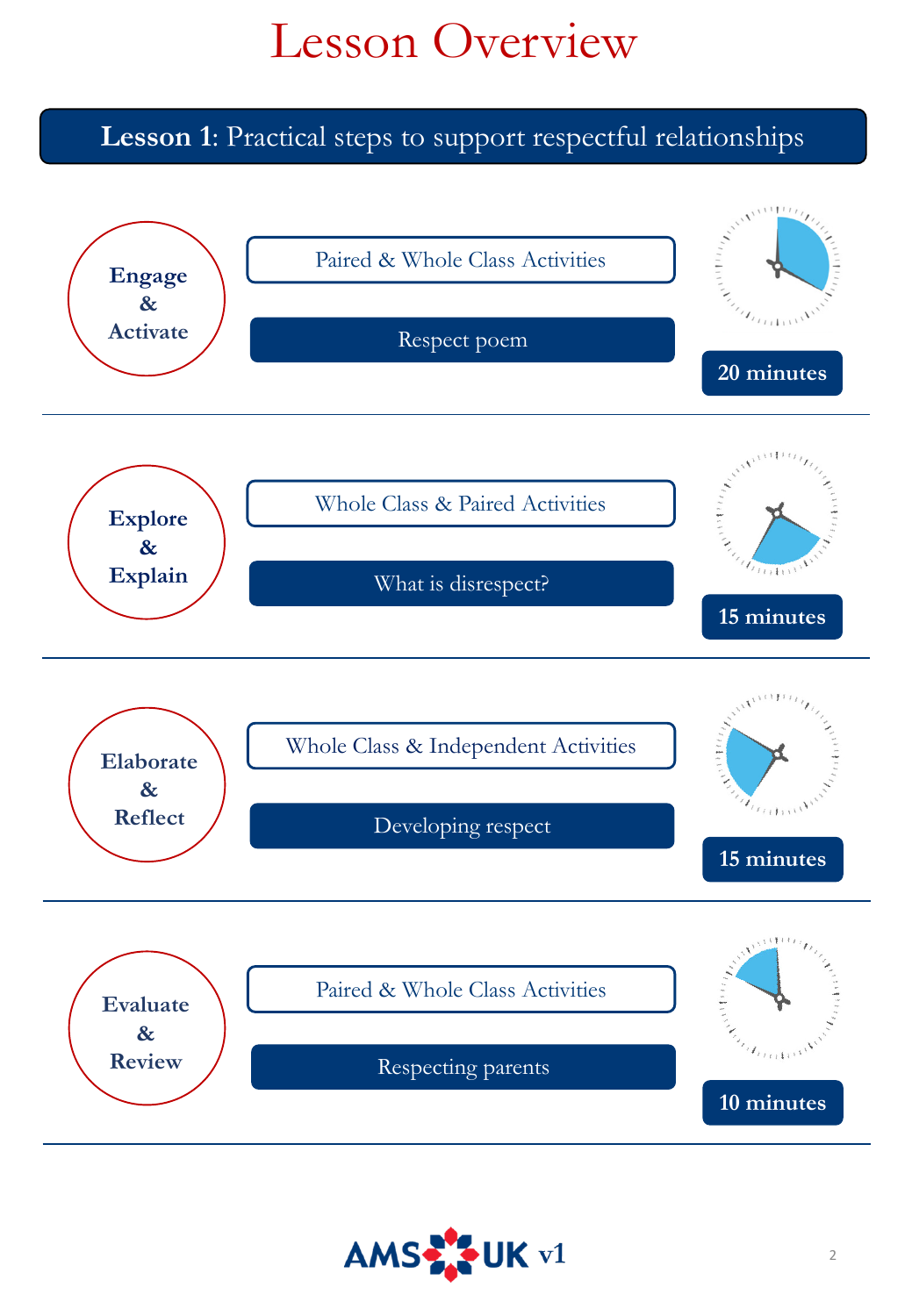### **Lesson 1**: Practical steps to support respectful relationships



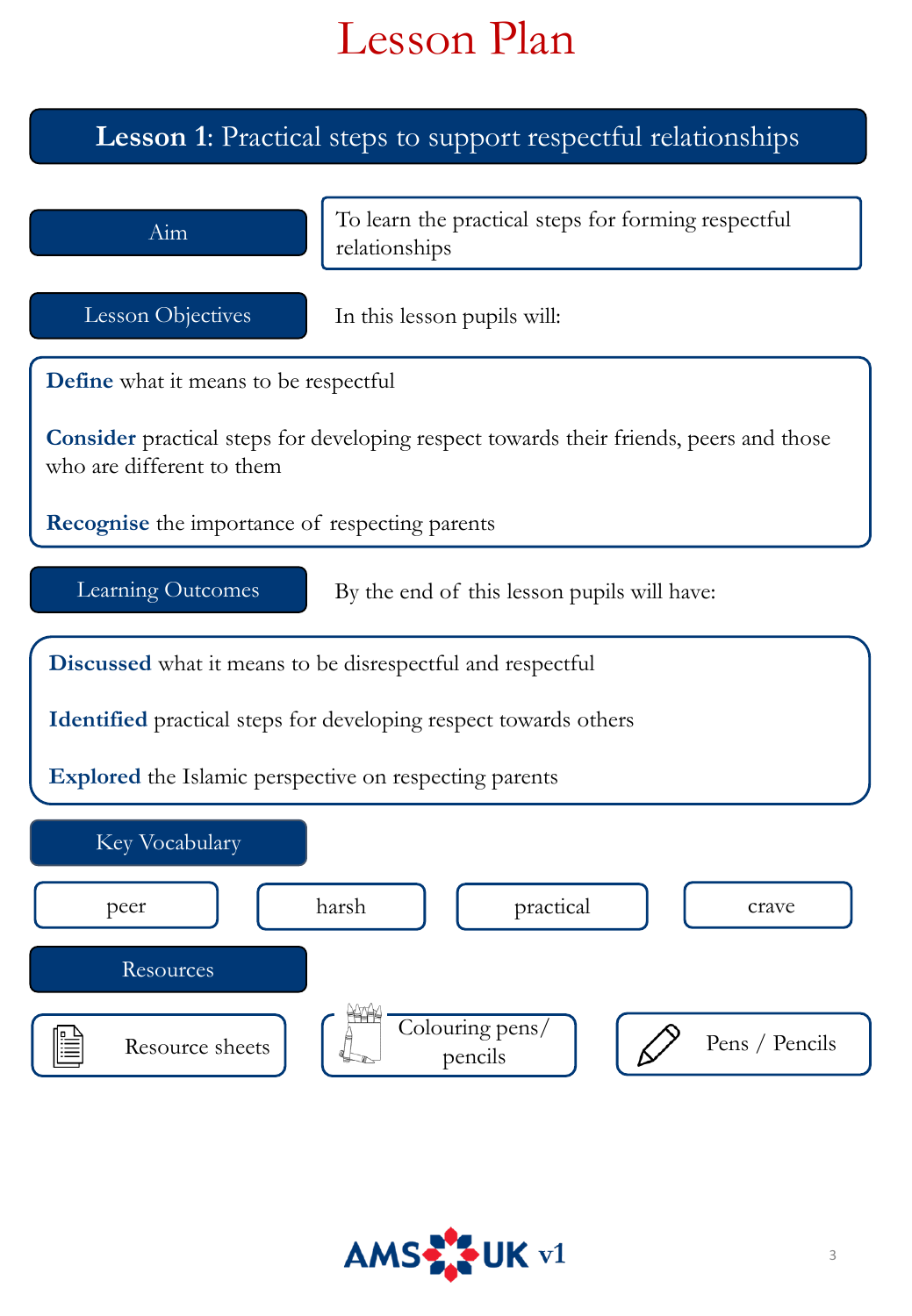**Engage & Activate** **Lesson 1**: Practical steps to support respectful relationships

Paired & Whole Class Activities Respect poem

**Display** the poem, 'Respect' by David Harris (**Resource 1a**).

**Select** a pupil to **read** the poem aloud to the rest of the class.

Explain that 'creed' is another word for 'belief'.

**Ask** pupils to **discuss** in pairs:

- What do we learn from this poem? (If we want people to respect us, we need to respect them)
- How can we show we respect others? (By accepting people who are different to us, whether they have different skin colour, beliefs, likes or dislikes)
- What does it mean to treat someone with respect? (You behave with them in a way that shows that you care about their well-being and how they feel)

**Give** each pair of pupils a copy of **Resource 1b**.

**Instruct** them to write their own version of the first verse of David Harris' poem, ensuring that it is written in the same style. Pupils may need support in starting off with ideas.

**Select** pairs of pupils to share their verses with the rest of the class.

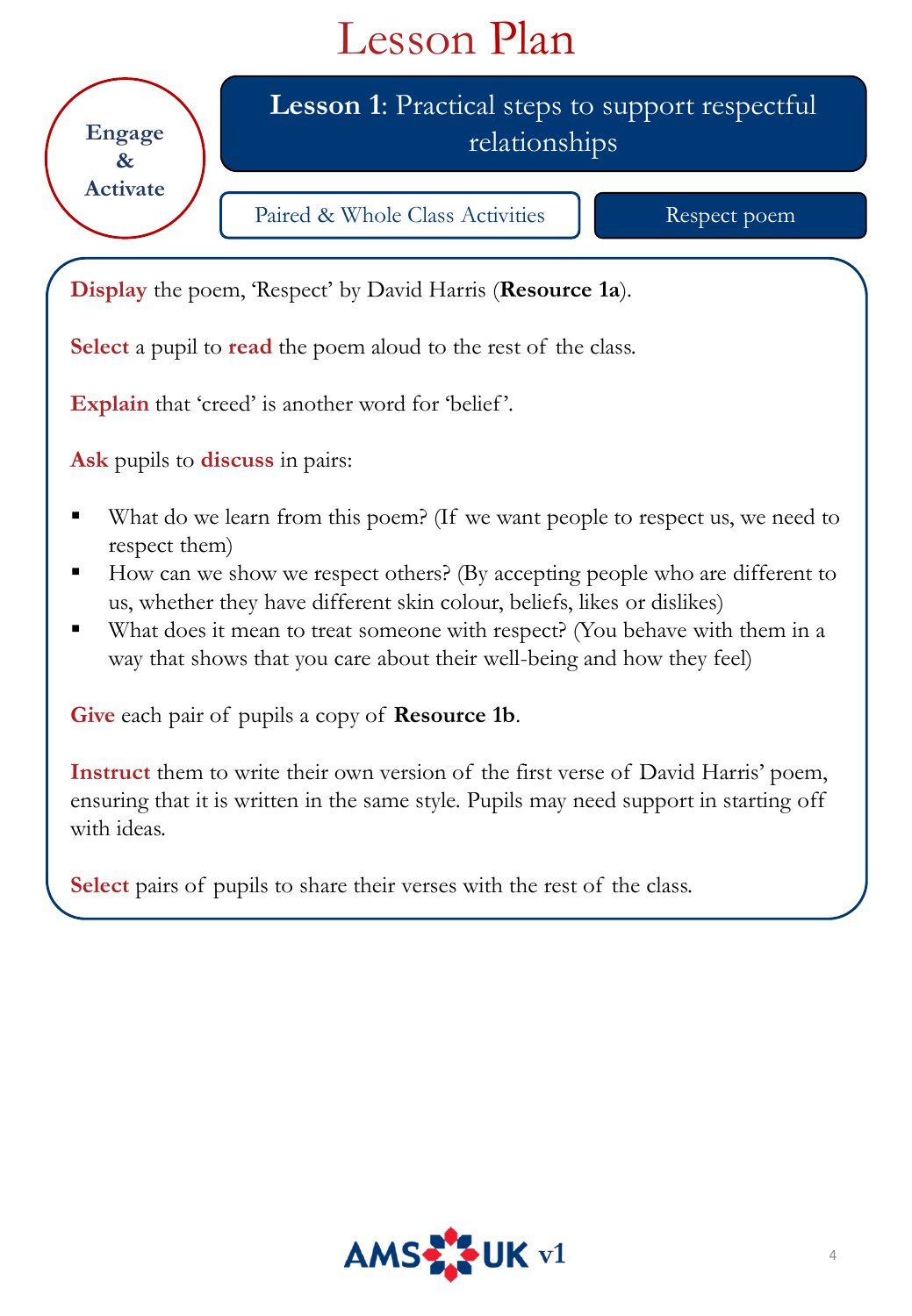**Engage & Activate**

### **Lesson 1**: Practical steps to support respectful relationships

#### Paired & Whole Class Activities Respect poem

| Lesson 1: Practical steps to support respectful relationships                                                                                                                                                                                                                                                                                | Lesson 1: Practical steps to support respectful relationships                                                                                                                                                                                                                                                                                                                             |  |  |
|----------------------------------------------------------------------------------------------------------------------------------------------------------------------------------------------------------------------------------------------------------------------------------------------------------------------------------------------|-------------------------------------------------------------------------------------------------------------------------------------------------------------------------------------------------------------------------------------------------------------------------------------------------------------------------------------------------------------------------------------------|--|--|
| Resource 1a                                                                                                                                                                                                                                                                                                                                  | <b>Resource 1b</b>                                                                                                                                                                                                                                                                                                                                                                        |  |  |
| Poem: Respect by David Harris                                                                                                                                                                                                                                                                                                                | Poem: Respect by David Harris                                                                                                                                                                                                                                                                                                                                                             |  |  |
| If we can not respect another<br>How can we expect them to respect us<br>If we can not respect someone's beliefs<br>How can we expect them to respect ours<br>If we can not respect another's race<br>How can we expect that race to respect us<br>If we can not respect others                                                              | If we can not respect another<br>How can we expect them to respect us<br>If we can not respect someone's beliefs<br>How can we expect them to respect ours<br>If we can not respect another's race<br>How can we expect that race to respect us<br>If we can not respect others<br>How can we expect respect in return<br>Write your own version of the first verse of David Harris' poem |  |  |
| How can we expect respect in return<br>Everyone expects respect<br>No matter who they are<br>The only way to gain it<br>Is to start treating everyone<br>As a friend, a brother, a sister<br>As part of our extended family<br>No matter what colour or creed they are<br>Only then you will start to get<br>The respect you so dearly crave |                                                                                                                                                                                                                                                                                                                                                                                           |  |  |
| AMS OUK v1                                                                                                                                                                                                                                                                                                                                   | AMS OUK vi                                                                                                                                                                                                                                                                                                                                                                                |  |  |

**Introduce** learning objectives and learning outcomes.

**Discuss** key vocabulary and **share** definitions.

| peer  | a person equal to you in age, ability or background       |
|-------|-----------------------------------------------------------|
| harsh | being unpleasant or rude                                  |
| crave | practical the actual doing of something<br>want or desire |

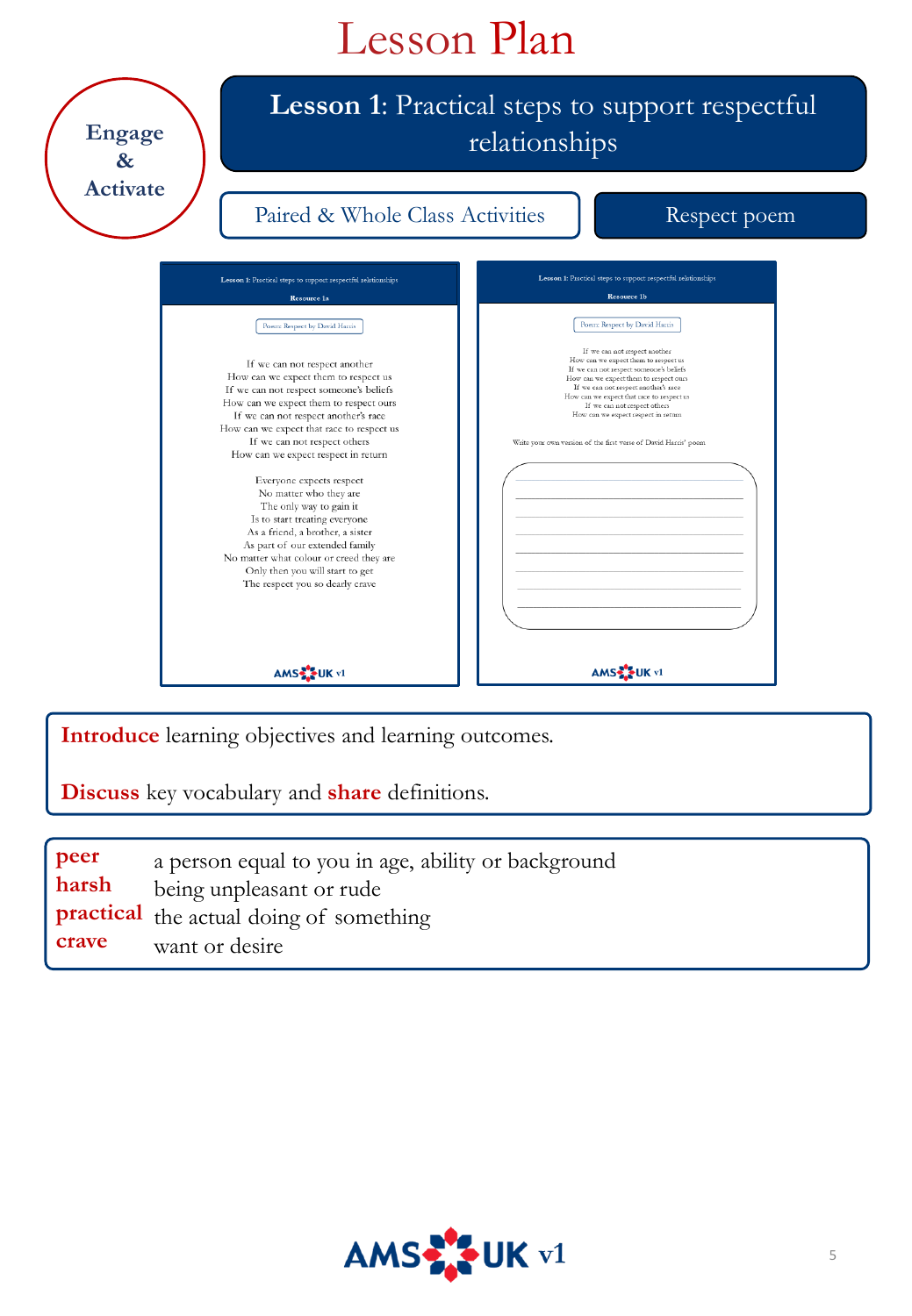

**Explain** to pupils that in order to be able to develop respectful behaviour, we need to understand what disrespectful behaviour is.

**Give** pupils **Resource 2**: Disrespectful scenarios, and ask them to **read** both scenarios.

**Ask** pupils to **discuss** in pairs:

■ Why are these examples of disrespectful behaviour?

(Because in the first scenario Yasmin points and laughs at the boy and makes fun of him because he has a different belief to her and in the second scenario Ahmed is being rude to his teacher and not showing respect to her or his classmates.)

| Resource 2<br>Disrespectful scenarios<br>Yasmin is shopping with her mum at the local shopping centre when she recognises a<br>boy who recently started at her school.<br>The boy is Sikh and is wearing a turban on his head.<br>As Yasmin walks past, she points and laughs at him and says loudly, "Why are you<br>wearing that thing on your head?"<br>Ahmed is bored in class. As the teacher is explaining prime numbers for what seems<br>like the tenth time, he yawns loudly.<br>A group of his fellow pupils say to the teacher that they still don't understand.<br>Ahmed is now frustrated and bored, so he decides to make a paper aeroplane with his<br>worksheet. | Lesson 1: Practical steps to support respectful relationships |
|----------------------------------------------------------------------------------------------------------------------------------------------------------------------------------------------------------------------------------------------------------------------------------------------------------------------------------------------------------------------------------------------------------------------------------------------------------------------------------------------------------------------------------------------------------------------------------------------------------------------------------------------------------------------------------|---------------------------------------------------------------|
|                                                                                                                                                                                                                                                                                                                                                                                                                                                                                                                                                                                                                                                                                  |                                                               |
|                                                                                                                                                                                                                                                                                                                                                                                                                                                                                                                                                                                                                                                                                  |                                                               |
|                                                                                                                                                                                                                                                                                                                                                                                                                                                                                                                                                                                                                                                                                  |                                                               |
|                                                                                                                                                                                                                                                                                                                                                                                                                                                                                                                                                                                                                                                                                  |                                                               |
|                                                                                                                                                                                                                                                                                                                                                                                                                                                                                                                                                                                                                                                                                  |                                                               |
|                                                                                                                                                                                                                                                                                                                                                                                                                                                                                                                                                                                                                                                                                  |                                                               |
|                                                                                                                                                                                                                                                                                                                                                                                                                                                                                                                                                                                                                                                                                  |                                                               |
|                                                                                                                                                                                                                                                                                                                                                                                                                                                                                                                                                                                                                                                                                  |                                                               |
|                                                                                                                                                                                                                                                                                                                                                                                                                                                                                                                                                                                                                                                                                  | AMS OUK v1                                                    |

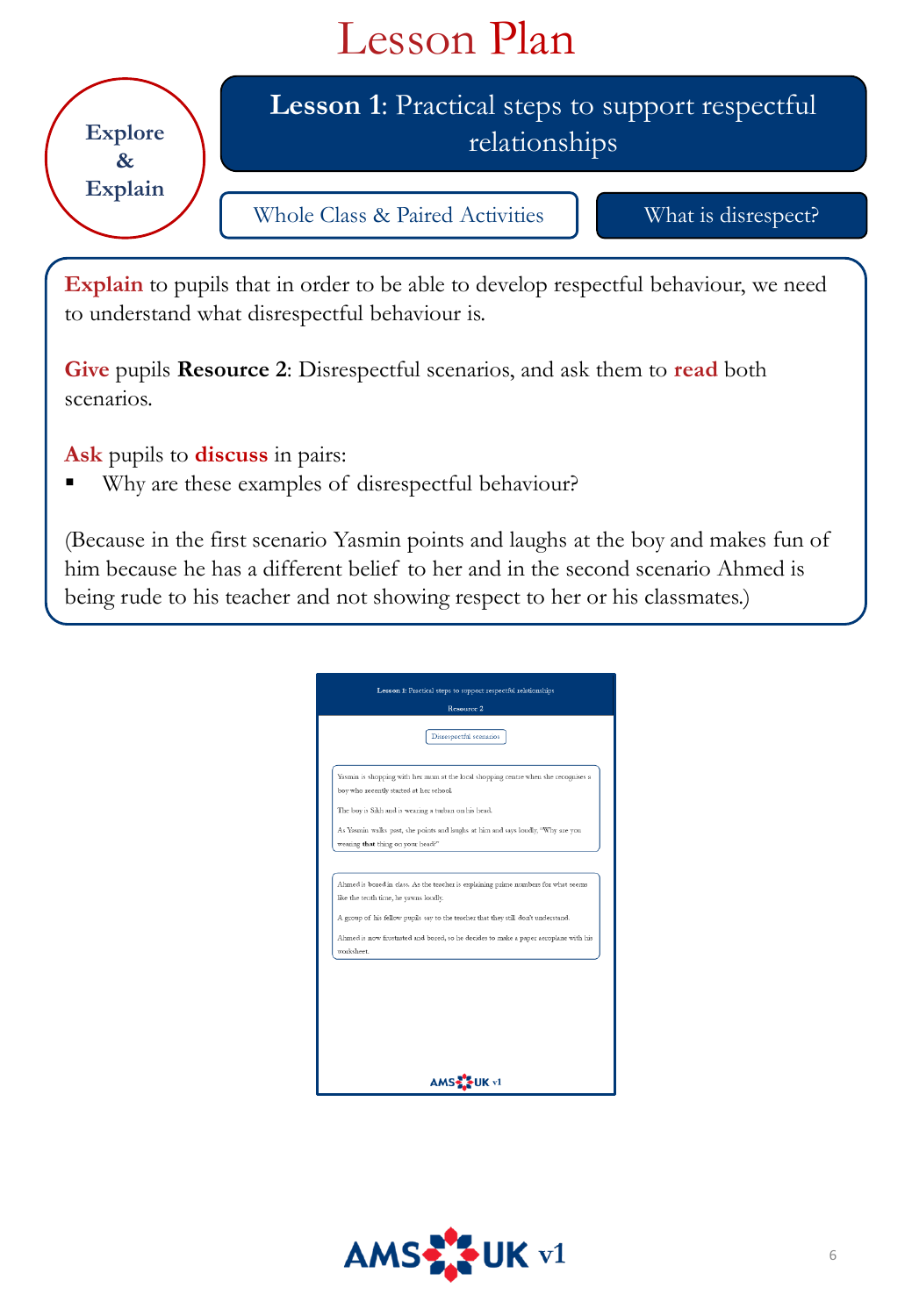**Explore & Explain**

### **Lesson 1**: Practical steps to support respectful relationships

Whole Class & Paired Activities What is disrespect?

**Instruct** pupils to **discuss** in pairs, other examples of disrespectful behaviour.

**Record** responses on the board.

Responses could include:

- Being rude
- Swearing/using bad language
- Pointing and laughing at others
- Pushing/being violent towards others
- Not listening to/ignoring others

**Ask** pupils: How can we develop the quality of respect towards our friends and peers?

**Record** their ideas on the whiteboard, these could include:

- By being polite and using good manners
- By listening when others speak and not interrupting them
- By treating others well even if they are different to us
- By treating others as you would like to be treated

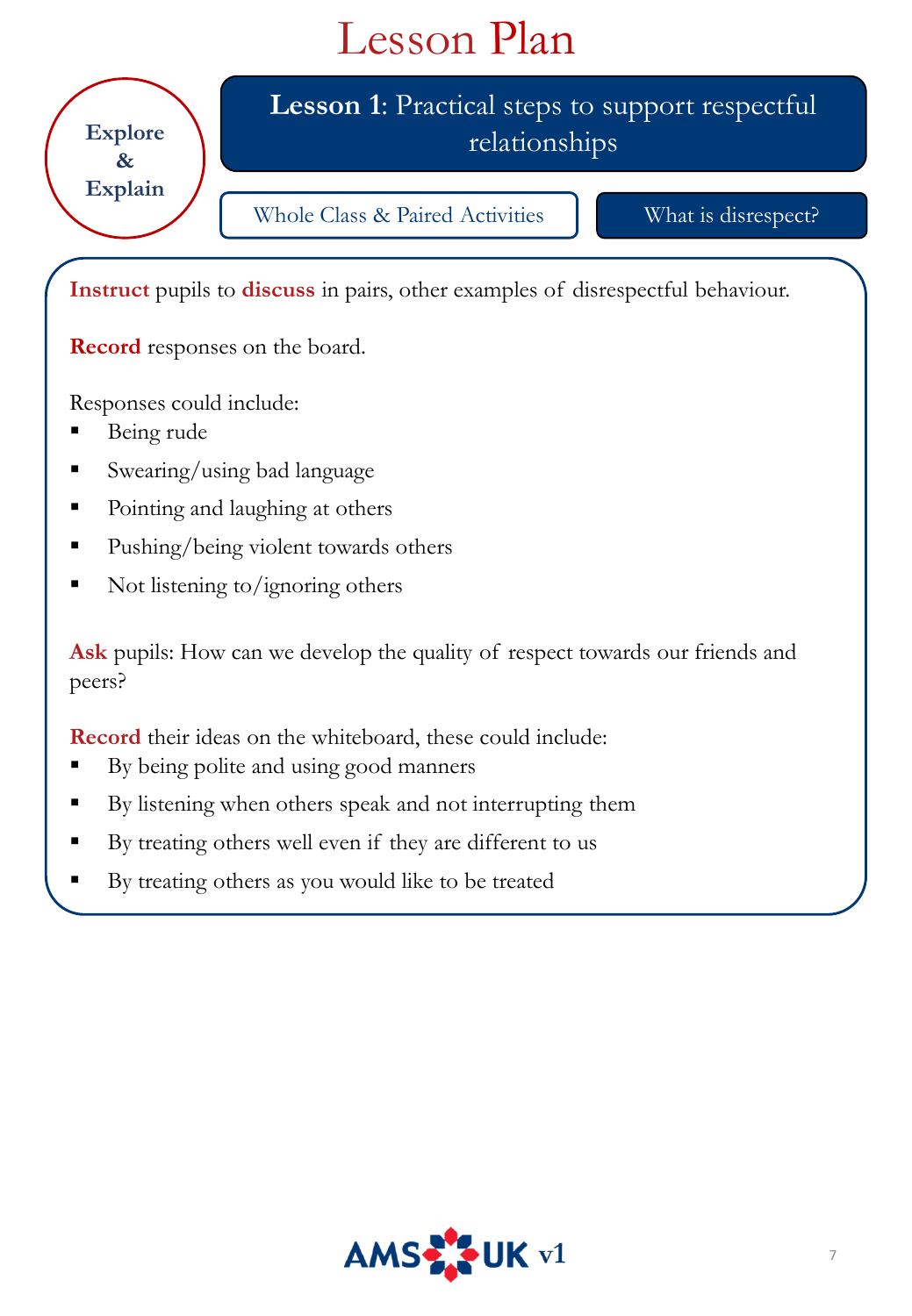**Elaborate & Reflect**

### **Lesson 1**: Practical steps to support respectful relationships

Whole Class & Independent Activities Developing respect

**Explain** to pupils that showing respect is very important, especially for Muslims.

**Ask** and **discuss**: What are the practical ways we can show respect to others in our every day life?

**Record** their ideas on the whiteboard. Responses could include:

- When you meet someone, shake their hand, and greet them by saying 'As salamu alaykum' or 'Hello'
- Thanking people when they do something nice for you by saying 'JazakAllahu Khayr' or 'Thank you'
- Making eye contact with people when they speak to you
- Smiling at people
- Saying 'Please' after asking for something
- Doing small acts of kindness, e.g. including people in your game in the playground; picking up something someone's dropped; sharing your snack etc.
- Including people in your games/activities, even if they are different to you

**Give** pupils the, 'Practical steps to showing respect' poster template (**Resource 3**).

**Ask** them to **complete** the poster with **five** steps they will take to show respect to others. Pupils may **colour** in their poster if there is time.



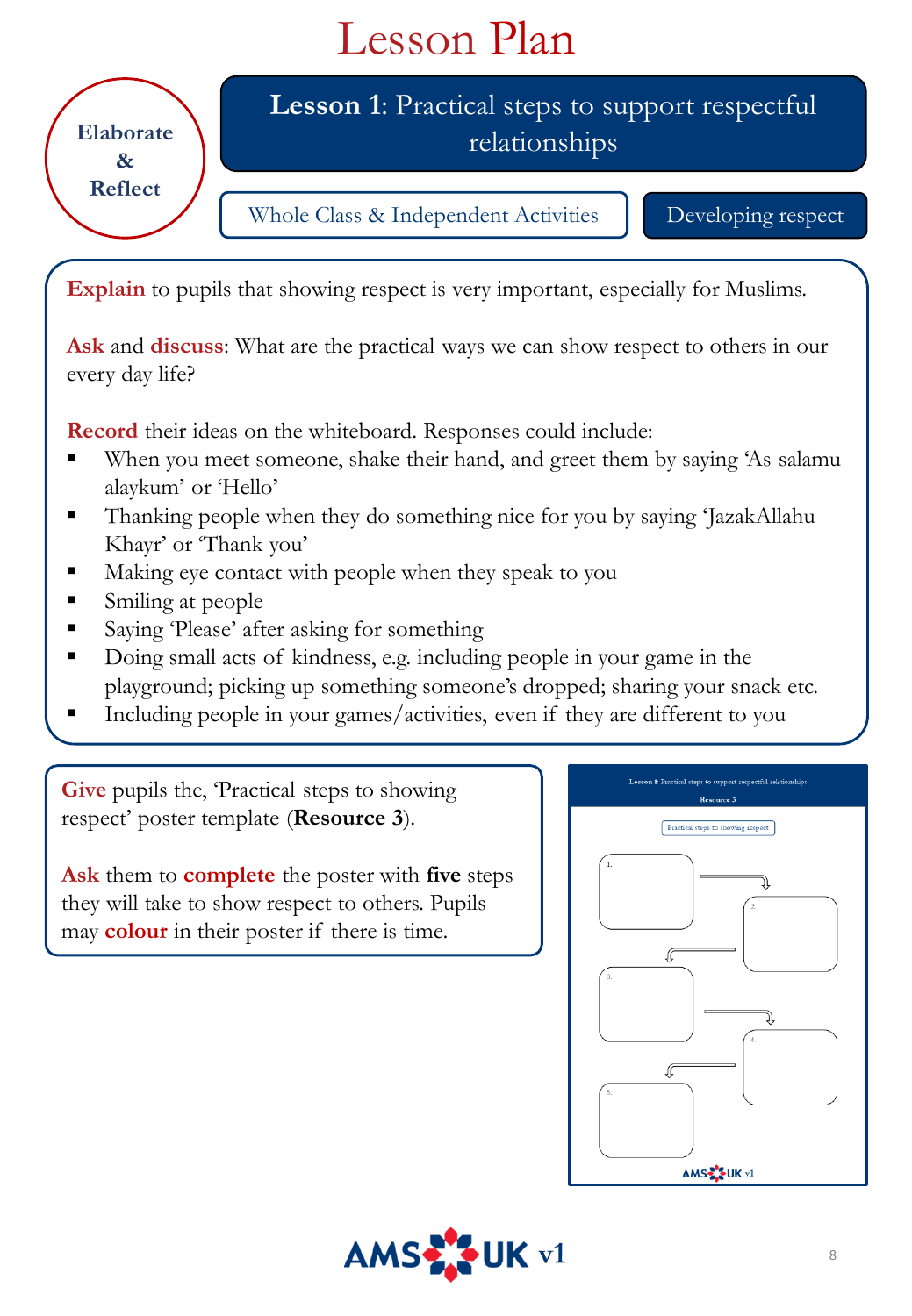

**Ask** pupils: Is there anyone in particular that Allah asks us to show respect to? (Yes, parents).

Allah the Exalted, states in the Qur'an:

'Your Lord has commanded that you should worship none but Him, and that you be kind to your parents. If either or both of them reach old age, say no word that shows impatience with them, and do not be harsh with them, but speak to them respectfully.'

17:23

**Explain** that parents have a very high status in Islam, they are so important that Allah mentions treating them with respect after worshipping Allah alone.

**Ask** pupils: What else do you learn from this verse? (Saying kind words to them, not being rude/harsh to them, especially if they have become old)

**Review** learning by referring to learning objectives and learning outcomes.

**Pose** questions to check understanding and clarify misconceptions using **think, pair, share**:

- What does it mean to be respectful to others?
- What are **three** practical steps we can take to show respect to others?
- Why is it important to respect parents?
- What are your targets for being more respectful?

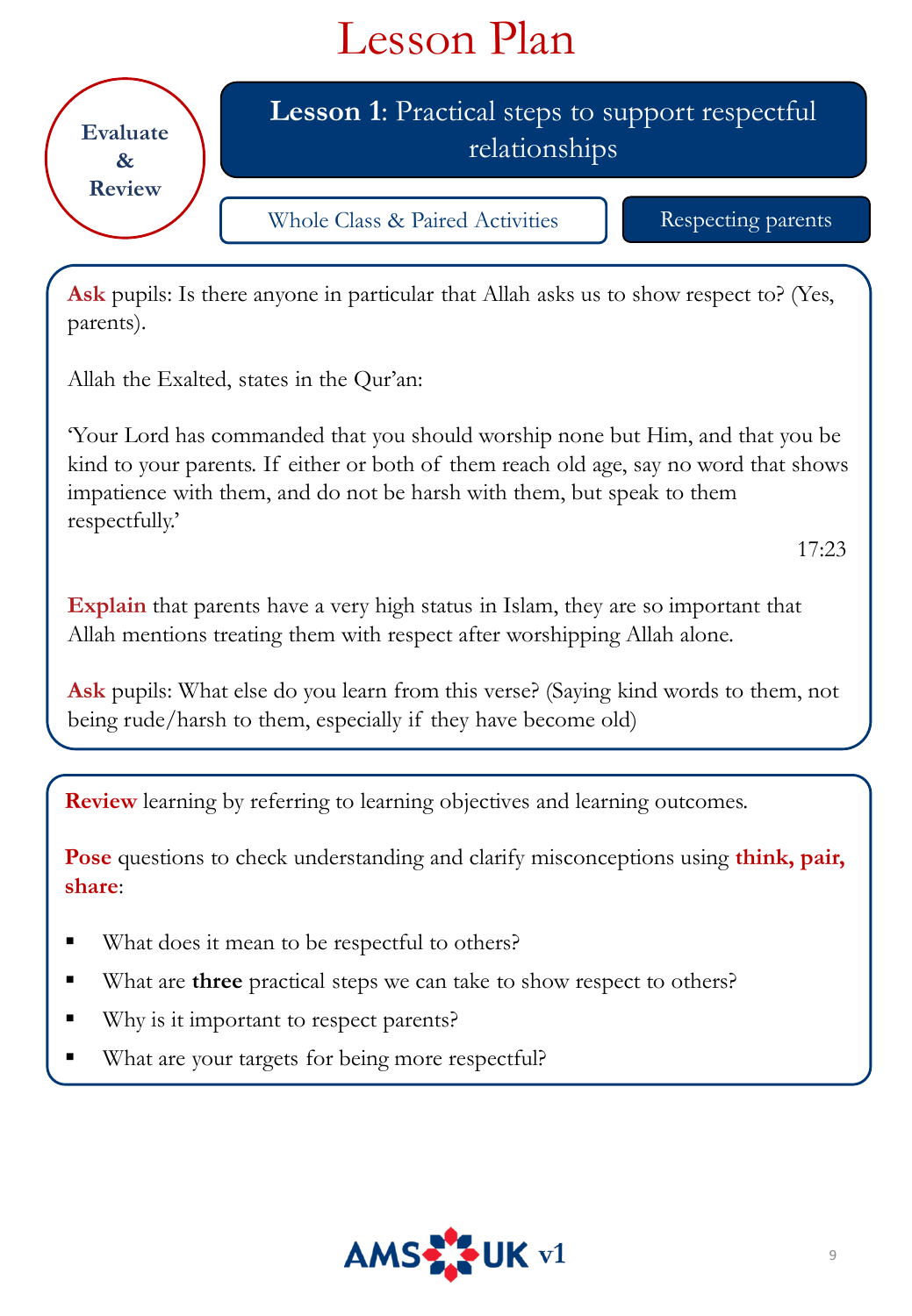**Resource 1a**

Poem: Respect by David Harris

If we can not respect another How can we expect them to respect us If we can not respect someone's beliefs How can we expect them to respect ours If we can not respect another's race How can we expect that race to respect us If we can not respect others How can we expect respect in return

Everyone expects respect No matter who they are The only way to gain it Is to start treating everyone As a friend, a brother, a sister As part of our extended family No matter what colour or creed they are Only then you will start to get The respect you so dearly crave

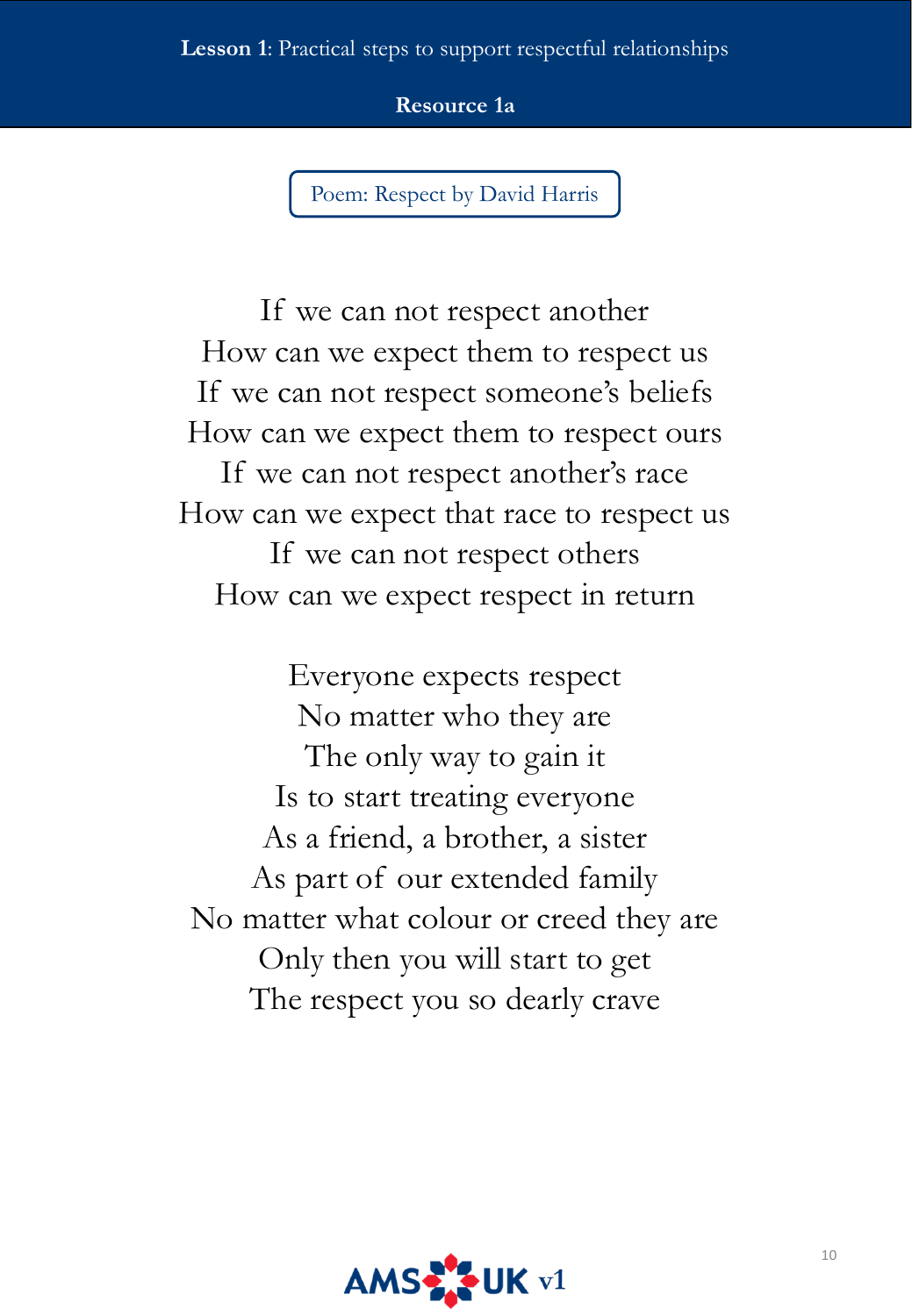#### **Lesson 1**: Practical steps to support respectful relationships

#### **Resource 1b**

Poem: Respect by David Harris

If we can not respect another How can we expect them to respect us If we can not respect someone's beliefs How can we expect them to respect ours If we can not respect another's race How can we expect that race to respect us If we can not respect others How can we expect respect in return

Write your own version of the first verse of David Harris' poem

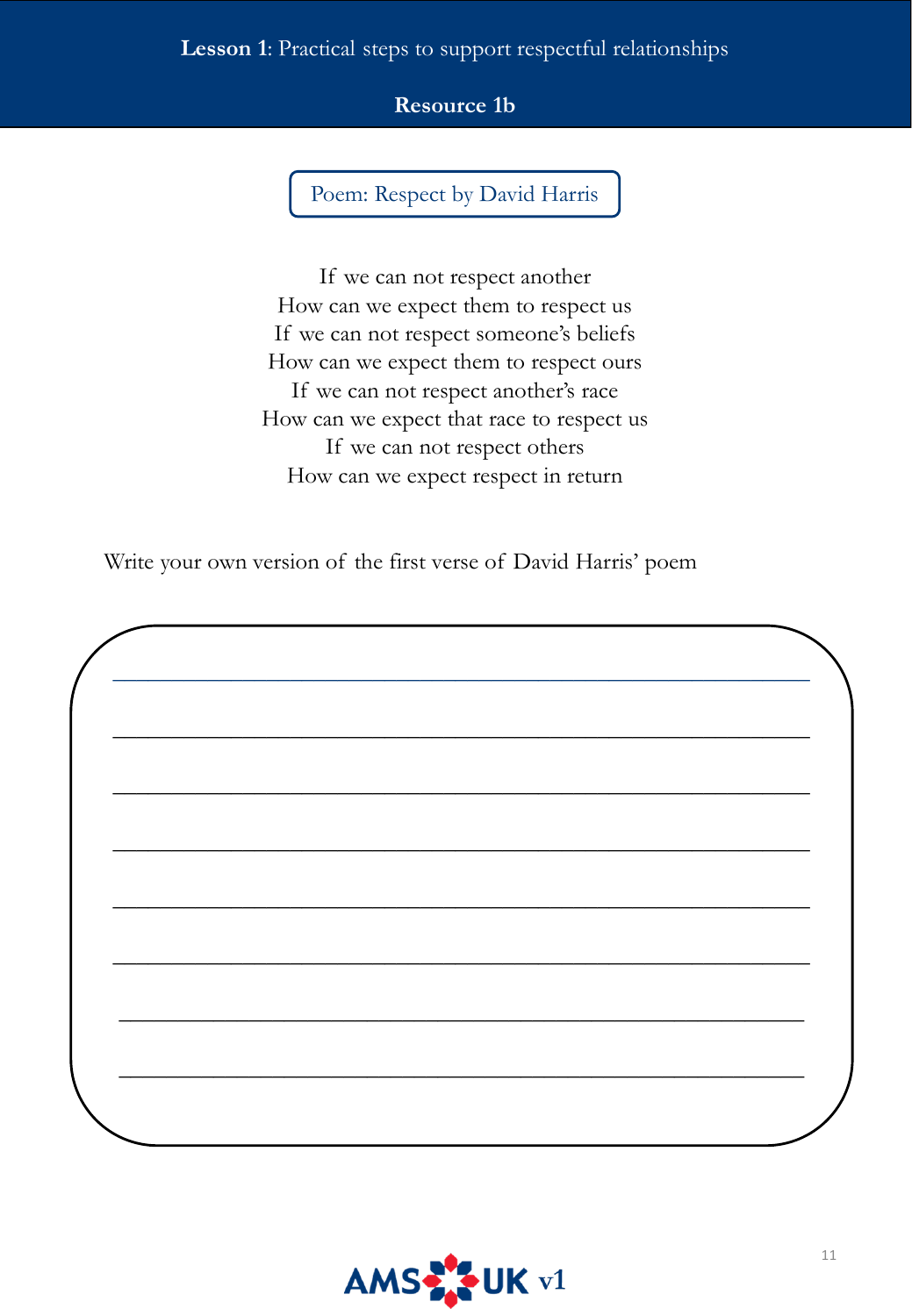#### **Lesson 1**: Practical steps to support respectful relationships

#### **Resource 2**

Disrespectful scenarios

Yasmin is shopping with her mum at the local shopping centre when she recognises a boy who recently started at her school.

The boy is Sikh and is wearing a turban on his head.

As Yasmin walks past, she points and laughs at him and says loudly, "Why are you wearing **that** thing on your head?"

Ahmed is bored in class. As the teacher is explaining prime numbers for what seems like the tenth time, he yawns loudly.

A group of his fellow pupils say to the teacher that they still don't understand.

Ahmed is now frustrated and bored, so he decides to make a paper aeroplane with his worksheet.